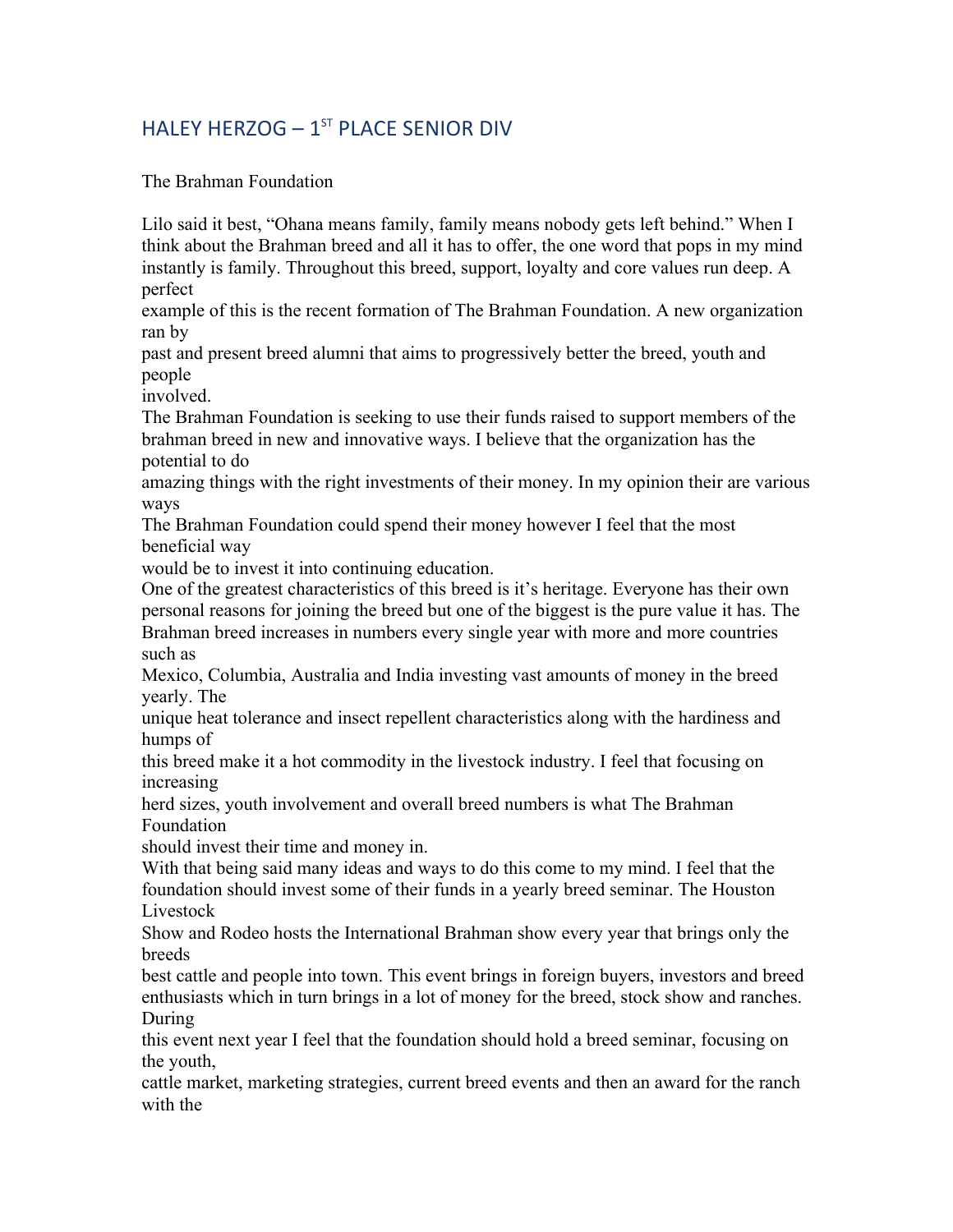most yearly progress. At this seminar each topic that I mentioned before could have a selected

breed expert to speak about each one and inform the people of the Brahman breed on information

that is important but rarely discussed or brought to attention.

The seminar could be held in the main arena with a time limit of an hour. Long enough to allow all five topics at least 20 minutes for information and then after the event was over a social

could be held. I feel that having this seminar would be beneficial in informing youth members,

newly involved families, ranches, foreigners and potential investors on the importance of our

breed and all it has to offer. Talking about youth events such as the American Junior Brahman

Association show and all the events, shows and socials held at it would increases participation

and exhibitor numbers in my opinion and it would allow families to have a better understanding

of all the opportunities and details that are vaguely recognized.

Haley Herzog

Talking about the cattle market would be beneficial to ranches, youth exhibitors and people within the industry as they could be informed of the current cattle prices or breed value.

Information on marketing strategies would again be beneficial to the breeders and ranches as it

would give them up-to-date knowledge on current or trending marketing techniques. Educating

our breed on how to properly use social media or giving them tips would benefit the not only

individuals but the breed as whole as well. Providing seminar information on current breed

events such as upcoming dates or shows would again provide families and breeders with what is

to come and get involved in.

Last but not least the foundation could give away a prestigious award at the end of every seminar each year highlighting the years most prevailing ranch or breeder. The ranch or breeder

that combined successful wins, national recognition and proved themselves to be the best of the

breed. I feel that with time, financial investments and the right speakers this seminar could

become something bigger than anyone could imagine. As I stated before, it would benefit virtually everyone within the breed in some way and I feel that it will continue to enhance the

Brahman breed in value and image.

In cohesive with my idea of the seminar I also feel that The Brahman Foundation should